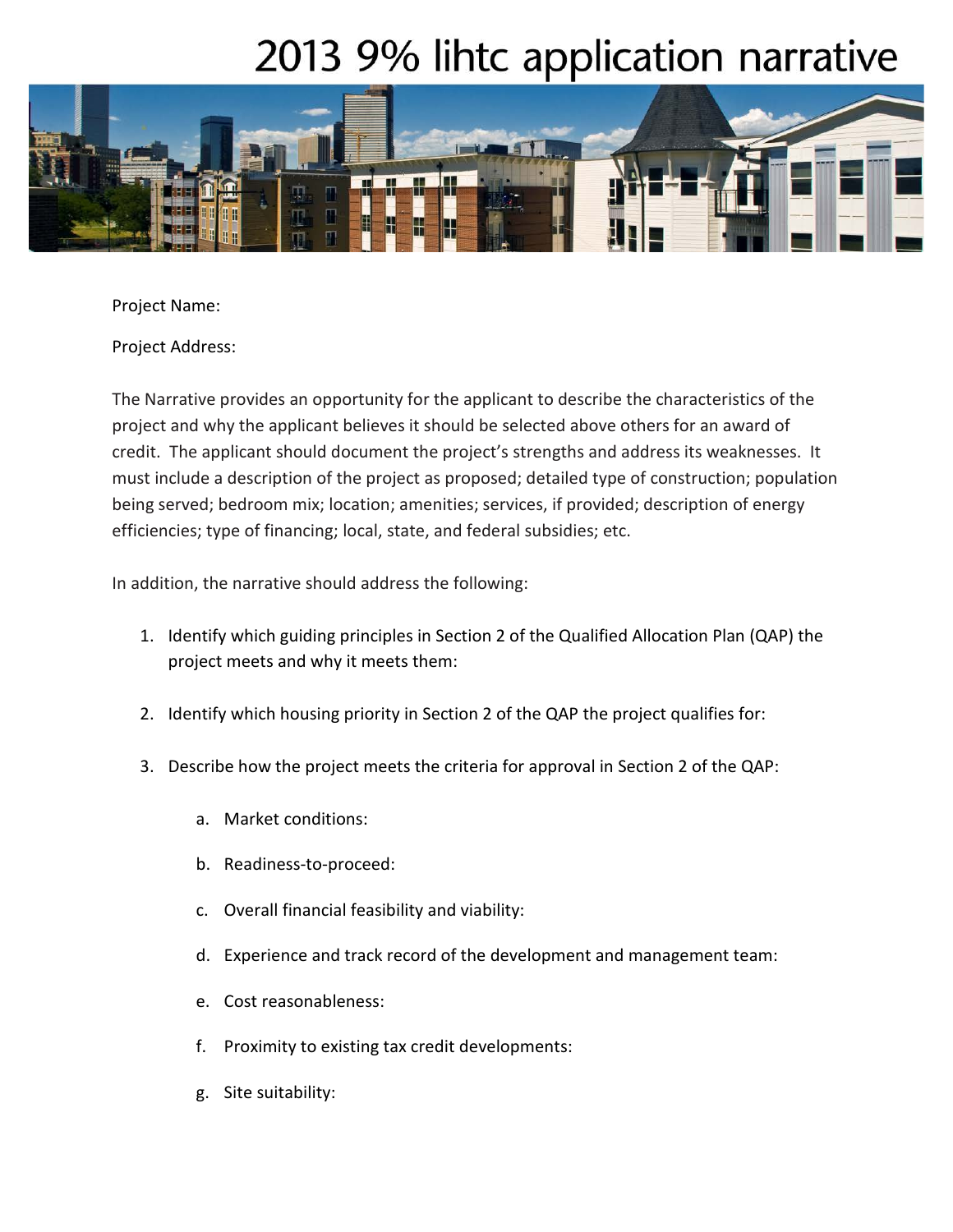- 4. Provide the following information as applicable:
	- a. Justification for waiver of any underwriting criteria (minimum operating reserve, minimum PUPA or high PUPA, first year debt coverage ratio below 1.15 or above 1.30, minimum replacement reserve, vacancy rate below CHFA's minimum):
	- b. Justification of the financial need for CHFA's DDA credit up to 130 percent of qualified basis:
- 5. Address any issues raised by the market analyst in the market study submitted with your application:
- 6. Address any issues raised in the environmental report(s) submitted with your application and describe how these issues will be or have been mitigated:
- 7. In your own words describe the outreach that you have conducted within the proposed community and demonstrate local support for the project (including financial support):
- 8. For acquisition/rehab or rehab projects, provide a detailed narrative that describes the proposed rehab plans and relocation plan (if applicable). Address the 10-year rule; capital expenditures over the past two years; previous related party relationships; past local, state, or federal resources invested in the project; obvious design flaws; obsolescence issues; safety issues; and any significant events that have led to the current need for rehabilitation (i.e., fire, nature disaster).

You may also provide additional documentation that supports your narrative by attaching it to the narrative or submitting it on a CD. Each supporting document should briefly describe what is contained in the attachment.

Example 1: Additional documentation to support the Market Conditions Criteria could be labeled to as follows: *Attachment Market Conditions* or *Market Conditions.pdf*, etc.